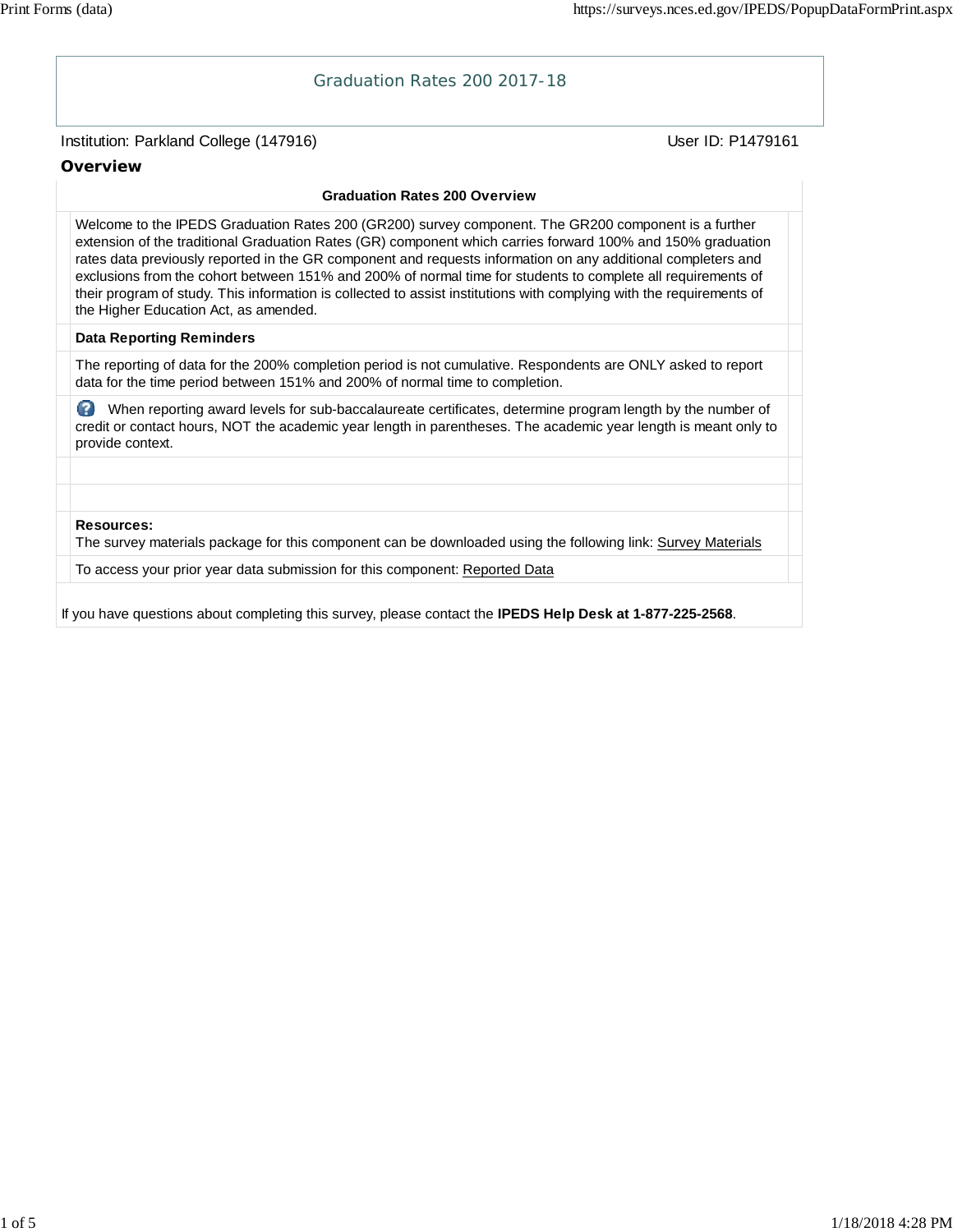| Institution: Parkland College (147916)<br>User ID: P1479161 |                                                                                                                                                                       |  |    |  |  |
|-------------------------------------------------------------|-----------------------------------------------------------------------------------------------------------------------------------------------------------------------|--|----|--|--|
| <b>Screening Question</b>                                   |                                                                                                                                                                       |  |    |  |  |
|                                                             | Your institution reported to the GR survey component as having the following number of students who did<br>not complete, but were still enrolled at your institution: |  | 48 |  |  |
|                                                             | Do you have students to report who, 1) received an award between 151% and 200% of the normal time to<br>complete OR are still enrolled as of 200% of normal time?     |  |    |  |  |
|                                                             | No.                                                                                                                                                                   |  |    |  |  |
| ⊙                                                           | Yes                                                                                                                                                                   |  |    |  |  |
|                                                             |                                                                                                                                                                       |  |    |  |  |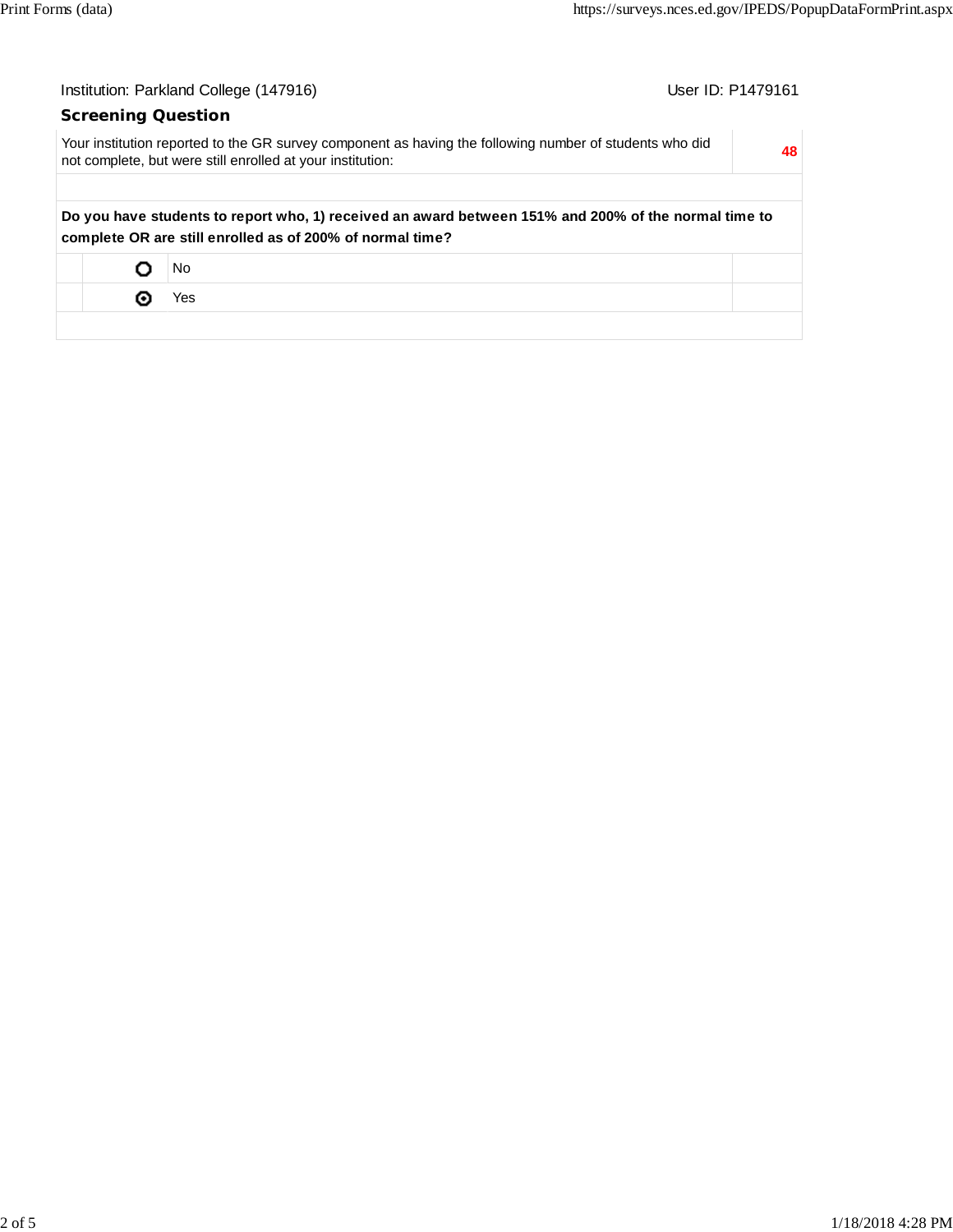Institution: Parkland College (147916) Contract College (147916)

### **Completers within 200%**

**For less than 4-year institutions, report on the 2013 cohort of full-time, first-time degree/certificate-seeking undergraduate students.**

**Information for this cohort was originally reported by your institution in the 2016-17 IPEDS Graduation Rates survey component. The data on lines 1-5 are preloaded based on the information provided.**

|    |                                                                                                                |                  | Graduation<br>rates |
|----|----------------------------------------------------------------------------------------------------------------|------------------|---------------------|
| 1  | Revised cohort                                                                                                 | 668              |                     |
| 2  | Exclusions within 150%                                                                                         | $\Omega$         |                     |
| 3  | Adjusted cohort 150%                                                                                           | 668              |                     |
| 4  | Number of students in the cohort who completed a program within 100% of normal<br>time to completion           | 68               | 10                  |
| 5  | Number of students in the cohort who completed a program within 150% of normal<br>time to completion           | 147              | 22                  |
| 6  | Additional exclusions (between 151% and 200% of normal time)                                                   | 0                |                     |
| 7  | Adjusted cohort 200% (line 3 - line 6)                                                                         | 668              |                     |
| 8  | Number of students in the cohort who completed a program between 151% and<br>200% of normal time to completion | 15 <sub>15</sub> |                     |
| 9  | Still enrolled as of 200% of normal time to completion                                                         | 18               |                     |
| 10 | Total completers within 200% of normal time (line $5 +$ line 8)                                                | 162              | 24                  |

 **You may use the space below to** provide context **for the data you've reported above. These context notes will be posted on the College Navigator website, and should be written to be understood by students and parents.**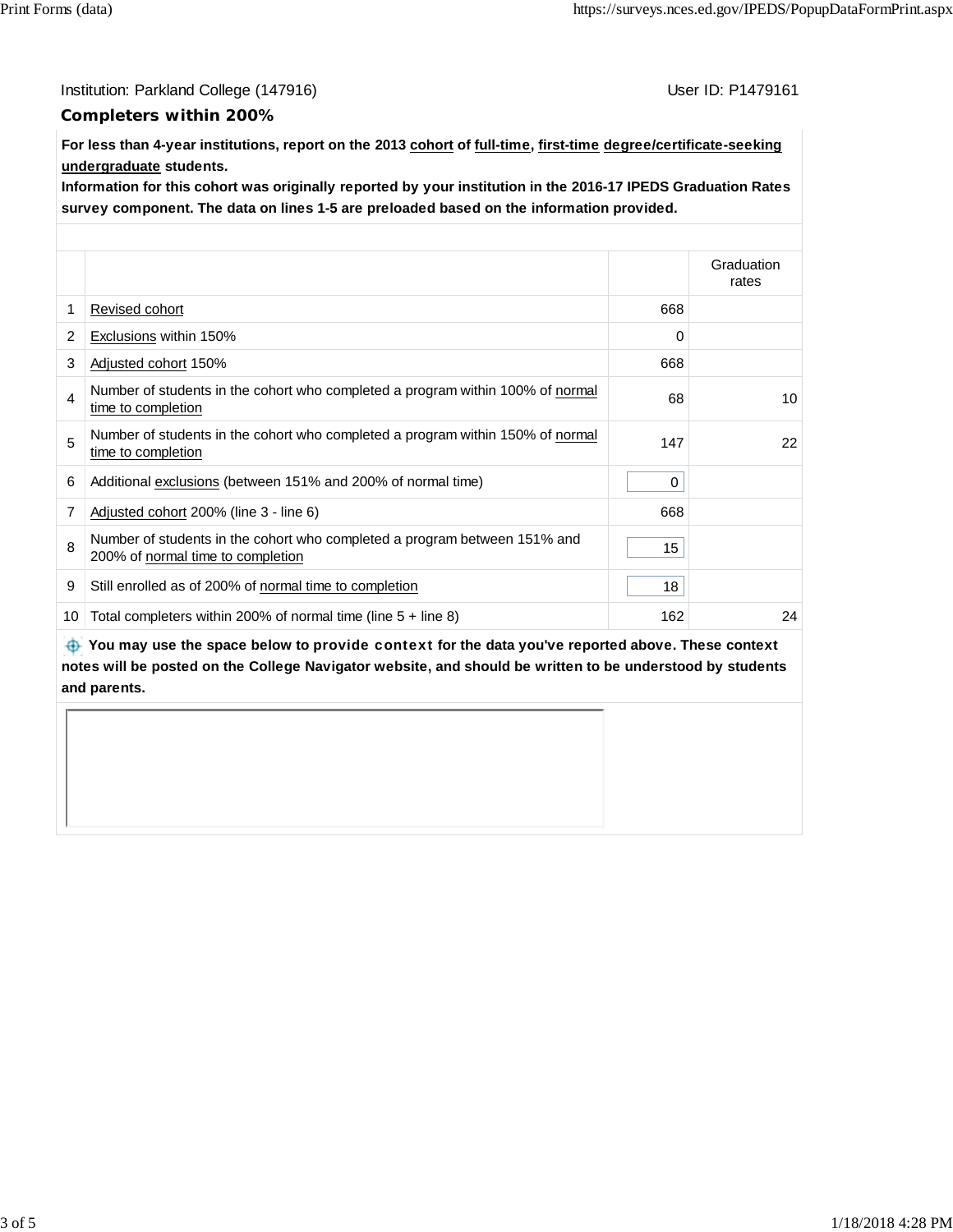User ID: P1479161

## **Prepared by**

The name of the preparer is being collected so that we can follow up with the appropriate person in the event that there are questions concerning the data. The Keyholder will be copied on all email correspondence to other preparers.

The time it took to prepare this component is being collected so that we can continue to improve our estimate of the reporting burden associated with IPEDS. Please include in your estimate the time it took for you to review instructions, query and search data sources, complete and review the component, and submit the data through the Data Collection System.

Thank you for your assistance.

| This survey component was prepared by: |                        |  |                             |  |                   |  |
|----------------------------------------|------------------------|--|-----------------------------|--|-------------------|--|
| O                                      | Keyholder              |  | <b>SFA Contact</b>          |  | <b>HR Contact</b> |  |
|                                        | <b>Finance Contact</b> |  | Academic Library<br>Contact |  | Other             |  |
| Name:                                  | <b>Brian Counter</b>   |  |                             |  |                   |  |
| Email:                                 | bcounter@parkland.edu  |  |                             |  |                   |  |
|                                        |                        |  |                             |  |                   |  |

**How many staff from your institution only were involved in the data collection and reporting process of this survey component?**

1.00 | Number of Staff (including yourself)

#### **How many hours did you and others from your institution only spend on each of the steps below when responding to this survey component?**

*Exclude the hours spent collecting data for state and other reporting purposes.*

| <b>Staff</b><br>member | <b>Collecting Data</b><br><b>Needed</b> | <b>Revising Data to</b><br>Match<br><b>IPEDS Requirements</b> | <b>Entering Data</b> | <b>Revising and Locking</b><br>Data |
|------------------------|-----------------------------------------|---------------------------------------------------------------|----------------------|-------------------------------------|
| Your office            | 0.00                                    | 0.00                                                          | 0.00                 | 0.50                                |
|                        | hours                                   | hours                                                         | hours                | hours                               |
| <b>Other offices</b>   | 0.00                                    | 0.00                                                          | 0.00                 | 0.00                                |
|                        | hours                                   | hours                                                         | hours                | hours                               |
|                        |                                         |                                                               |                      |                                     |